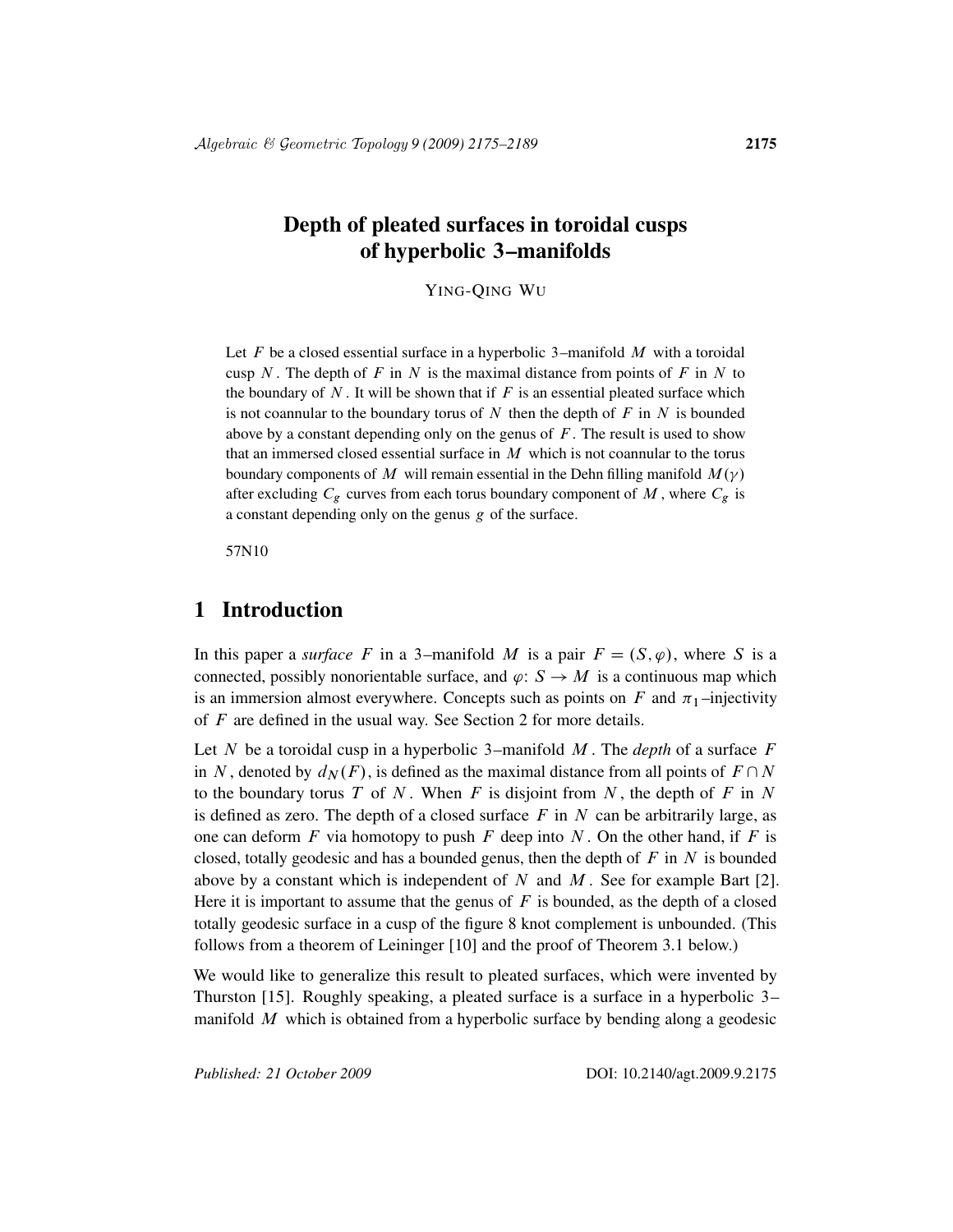lamination. Because of that, it shares some properties of totally geodesic surfaces; for example, it has the same area as the underlying hyperbolic surface. However, many important properties of totally geodesic surfaces are not shared by pleated surfaces; for example, a totally geodesic surface in M is always  $\pi_1$ -injective, but that is not true for pleated surfaces.

The following theorem gives an estimation of the depth of closed essential pleated surfaces F in a toroidal cusp N of a hyperbolic manifold M. It shows that if F is not coannular to the boundary torus of a toroidal cusp  $N$  then its depth in  $N$  is bounded above by a constant which depends only on the genus  $g$  of  $F$ .

**Theorem 1.1** Let M be a complete hyperbolic 3–manifold, and let N be a toroidal cusp of  $M$ . Let F be an essential closed pleated surface of genus g in  $M$  which is not coannular to the torus  $T = \partial N$  in M. Then  $d_N(F) < \ln(2\pi g)$ .

The proof of this theorem will be given in Section 2. One is referred to that section for definitions of cusps and pleated surfaces.

We use the depth estimation of pleated surfaces to study the question of how many Dehn fillings on a toroidal boundary component  $T_0$  of a compact hyperbolic manifold  $M_0$ will preserve the  $\pi_1$ -injectivity of an immersed essential surface F in  $M_0$ . A surface  $F = (S, \varphi)$  in  $M_0$  is  $\pi_1$ *–injective* if  $\varphi_*: \pi_1(S) \to \pi_1(M_0)$  is injective. A closed surface F is *essential* if it is  $\pi_1$ -injective and is not homotopic to a surface on  $\partial M_0$ . A surface F is *coannular to*  $T_0$  if there is a  $\pi_1$ -injective annulus A in  $M_0$  with one boundary component on each of F and  $T_0$ , in which case the slope of  $A\cap T_0$  is called a coannular slope of  $F$  on  $T_0$ .

The answer to this question is well understood if F is embedded. Denote by  $M_0(\gamma)$ the manifold obtained from  $M_0$  by Dehn filling on  $T_0$  along a slope  $\gamma$ . It is known that if F is not coannular to  $T_0$ , then F remains essential in  $M_0(\gamma)$  for all but at most three slopes  $\gamma$  by work of the author [17], and if F is coannular to  $T_0$  with coannular slope  $\gamma_0$  then F remains essential in  $M_0(\gamma)$  unless  $\Delta(\gamma, \gamma_0) \leq 1$ , where  $\Delta(\alpha, \beta)$  denotes the geometric intersection number between the two slopes by Culler et al [5, Theorem 2.4.3]. Thus in the latter case F remains essential in  $M_0(\gamma)$  for all but at most three lines of slopes  $\gamma$ . Similar results hold for essential laminations and essential branched surfaces. See Wu [16].

For immersed essential surfaces, the above theorems can be generalized in a weaker sense. Suppose  $F$  is an immersed essential surface in a compact hyperbolic manifold  $M_0$  with  $\partial M_0 = T_0$ . If F is not coannular to  $T_0$ , then there is a constant K such that F remains essential in  $M_0(\gamma)$  for all but at most K slopes  $\gamma$  by Aitchison and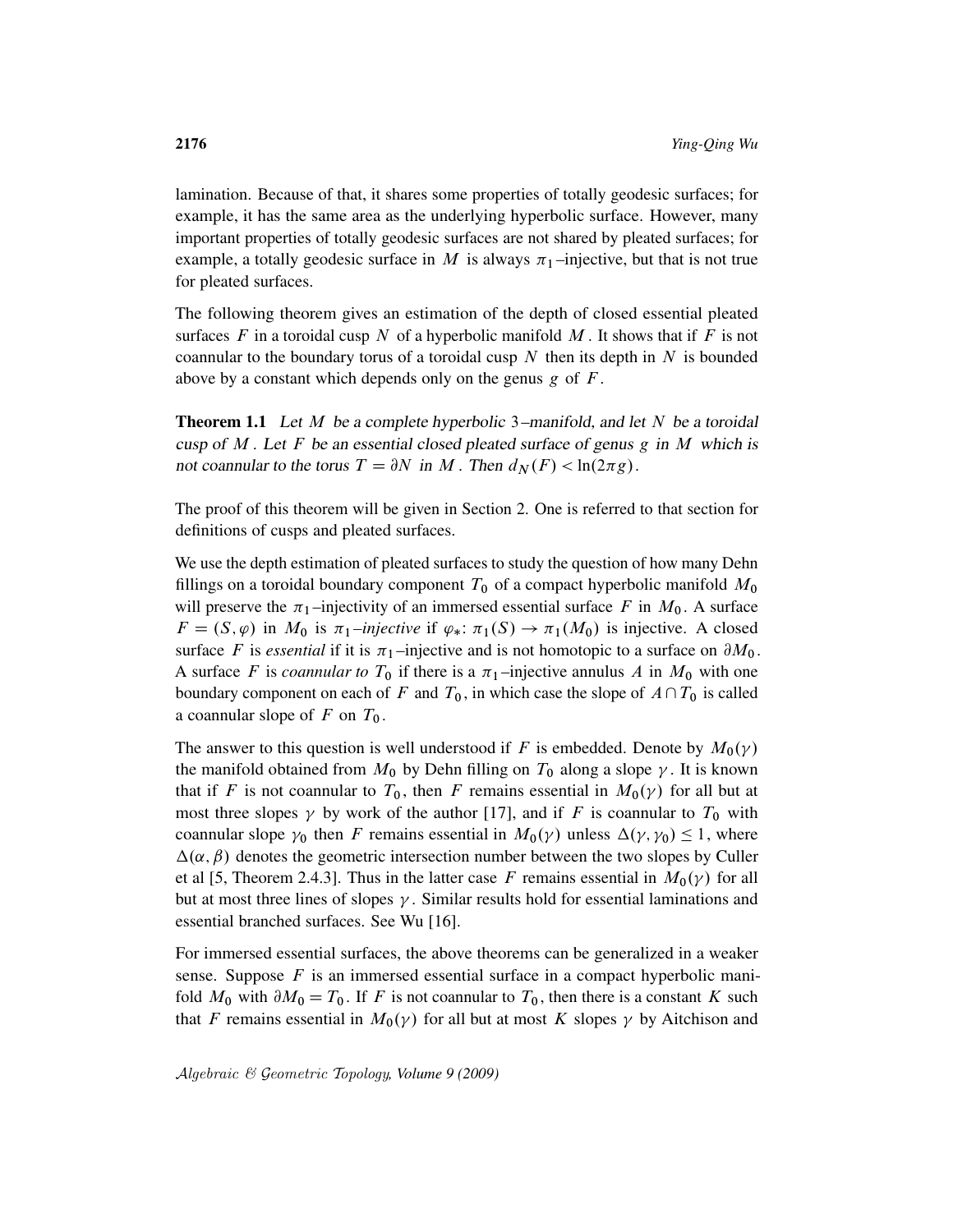Rubinstein [1] and Bart [2]. If F is coannular to  $T_0$  with coannular slopes  $\alpha_1, \ldots, \alpha_n$ , then there is a constant K such that F remains essential in  $M_0(\gamma)$  when  $\Delta(\gamma, \alpha_i) > K$ for all  $i$  by Wu [18, Theorem 5.3].

The major difference between the embedded and immersed cases is that in the immersed case there is in general no upper bound for the constant  $K$  above. It was shown by the author [18] that for any constant K there is an essential immersed surface  $F$  in a hyperbolic manifold  $M_0$  with a coannular slope  $\gamma_0$  on  $T_0$  such that F is compressible in  $M_0(\gamma)$  for all  $\gamma$  satisfying  $\Delta(\gamma, \gamma_0) \leq K$ . For non-coannular case, Leininger showed in [10] that for any K there is an essential surface in a hyperbolic manifold  $M_0$ which is totally geodesic (and hence is not coannular to  $T_0$ ), and is compressible in  $M_0(\alpha)$  and  $M_0(\beta)$  with  $\Delta(\alpha, \beta) > K$ . Thus there is no universal upper bound on the geometric intersection number between "killing slopes" for  $F$ . It is still an open question whether there is a universal bound for the number of killing slopes for such an  $F$  in a hyperbolic manifold  $M_0$ , although we will show that no such upper bound exists if  $M_0$  is not assumed hyperbolic. See Theorem 3.7 below.

We use the result about the depth of a pleated surface in hyperbolic cusps to study the question of whether there exists an upper bound for the constant  $K$  which depends only on the genus of the surface  $F$ . The following is a simplified version of Corollary 3.2 in the special case that the Dehn filling is performed on a single torus component  $T_0$  of  $\partial M_0$ .

**Theorem 1.2** Let  $M_0$  be a compact orientable hyperbolic 3–manifold with  $T_0$  a torus boundary component, and let F be an immersed essential surface in  $M_0$  which is not coannular to  $\partial M_0$ . Then there is a constant  $C_1(g)$  (< 3200g<sup>2</sup>) depending only on the genus g of F, such that F remains essential in  $M_0(\gamma)$  for all but at most  $C_1(g)$ slopes  $\gamma$  on  $T_0$ .

The theorem shows that an upper bound for the constant  $K$  above depending only on the genus of F does exist when  $M_0$  is hyperbolic and F is not coannular to  $T_0$ . This should be compared with Theorem 3.5, which says that similar bound does not exist in the case that F is coannular to  $T_0$ . It will also be shown (Theorem 3.7) that the condition that  $M_0$  be hyperbolic is crucial and cannot be removed from the above theorem. A general version of Theorem 1.2 (for Dehn fillings on multiple boundary components of  $M_0$ ) and its variations are given in Theorem 3.1 and Corollaries 3.2 and 3.3.

The constant  $3200g^2$  in Theorem 1.2 is certainly not the best possible. A smaller upper bound in the special case that  $F$  is totally geodesic can been found in [2].

Acknowledgement The author was partially supported by NSF grant #DMS 0203394.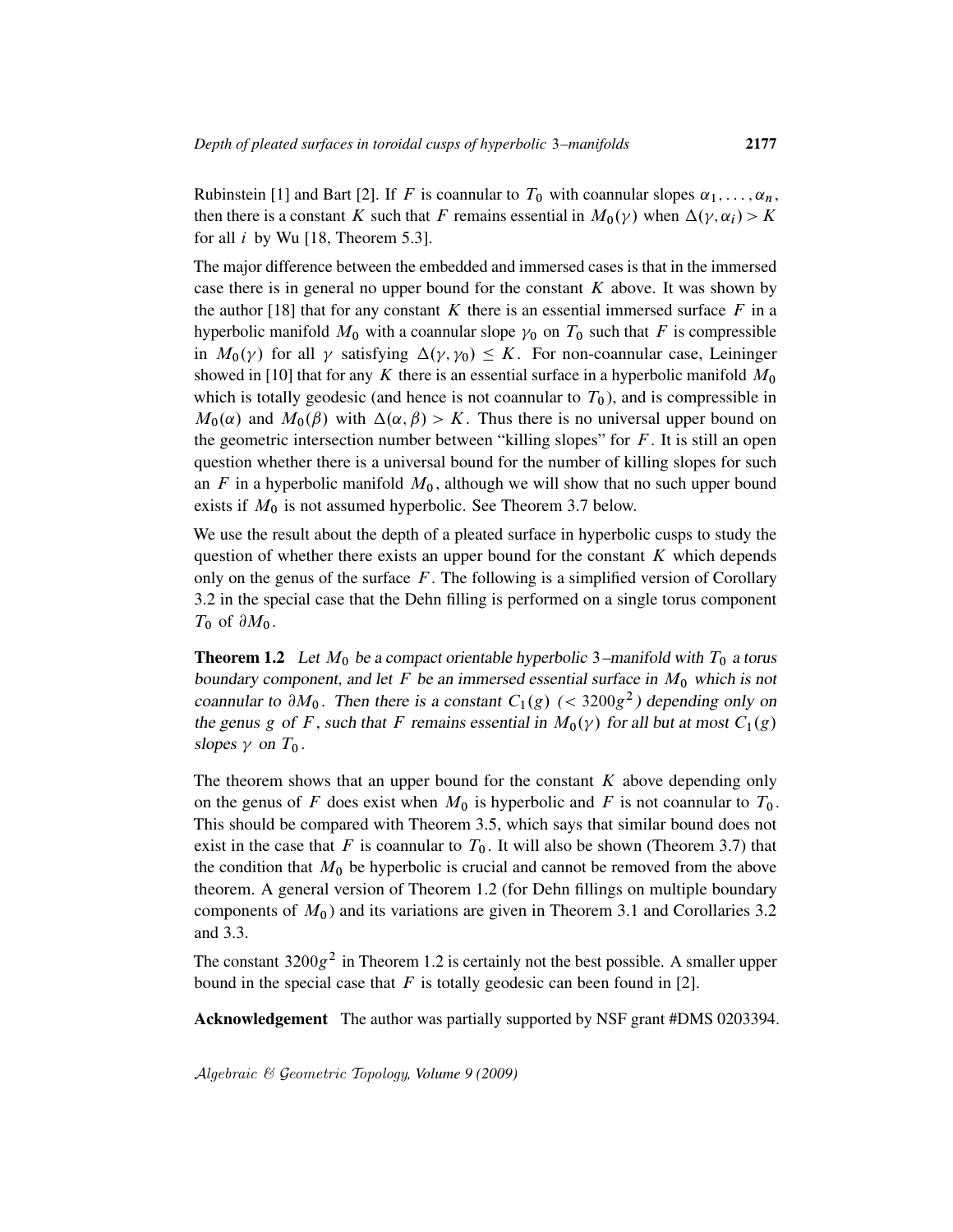### 2 Proof of Theorem 1.1

Let  $M_0$  be a compact, connected, orientable 3–manifold with T a set of tori on  $\partial M_0$ , such that  $M = M_0 - \partial M_0$  admits a complete hyperbolic structure. Thus the universal covering space of M is the hyperbolic space  $\mathbb{H}^3$ . We use the upper half space model to identify  $\mathbb{H}^3$  with

$$
\mathbb{H}^3 = \{(x, y, z) \mid z > 0\}
$$

which is endowed with a Riemannian metric  $ds^2 = (1/z^2)dr^2$ , where  $dr^2$  is the Euclidean metric of  $\mathbb{R}^3$ .

Let  $\rho: \mathbb{H}^3 \to M$  be the covering map. Recall that a *horoball* of  $\mathbb{H}^3$  is a subset isometric to the set  $\{(x, y, z) | z \ge 1\}$ . The boundary of a horoball is called a *horosphere*. A *cusp* N of M at a torus boundary component  $T_0$  of  $M_0$  is a regular neighborhood of  $T_0$  in  $M_0$  with  $T_0$  removed, such that  $\rho^{-1}(N)$  is a set of horoballs in  $\mathbb{H}^3$  with disjoint interiors. Each component of  $\partial M_0$  has a unique maximal cusp in M, which has the property that there are a pair of horoballs covering it which intersect each other at some point on their boundary. Given a cusp N, we may assume that  $\rho: \mathbb{H}^3 \to M$ has been chosen so that  $\widetilde{N} = \{(x, y, z) | z \ge 1\}$  is a horoball covering N. Let  $T = \partial N$ , and let  $\widetilde{T} = \partial \widetilde{N}$ .

Recall that a surface F in M is a pair  $F = (S, \varphi)$ , where S is a connected, possibly nonorientable surface, and  $\varphi: S \to M$  is a continuous map which is an immersion almost everywhere. If a surface F in M is  $\pi_1$ -injective then we define the fundamental group of F to be  $\pi_1 F = \varphi_*(\pi_1(S))$ . This is well defined up to conjugacy. We can define some other notions for  $F$  in the obvious way. For example a point on  $F$  is a pair  $(x, \varphi)$  with  $x \in S$ , and a loop on F is the composition of  $\varphi$  with a loop on S. Thus if F is transverse to a surface T in M then  $F \cap T$  is a set of loops in F. When there is no confusion, we will also refer to the set  $F = \varphi(S)$  as a surface.

A *piecewise geodesic arc* in a Riemannian manifold  $M$  is an arc  $\alpha$  which contains a nowhere dense closed subset X such that the closure of each component of  $\alpha - X$  is a geodesic in  $M$ . We use the definition given by Thurston in [15] for pleated surfaces: A surface  $F = (S, \varphi)$  in a hyperbolic manifold M is a *pleated surface* if S is a complete hyperbolic surface, and  $\varphi: S \to M$  is a continuous map, such that

- (1)  $\varphi$  is an isometry in the sense that every geodesic segment in S is taken to a piecewise geodesic arc in  $M$  which has the same length, and
- (2) for each point  $x \in S$ , there is at least one open geodesic segment  $l_x$  through x which is mapped to a geodesic segment in  $M$ .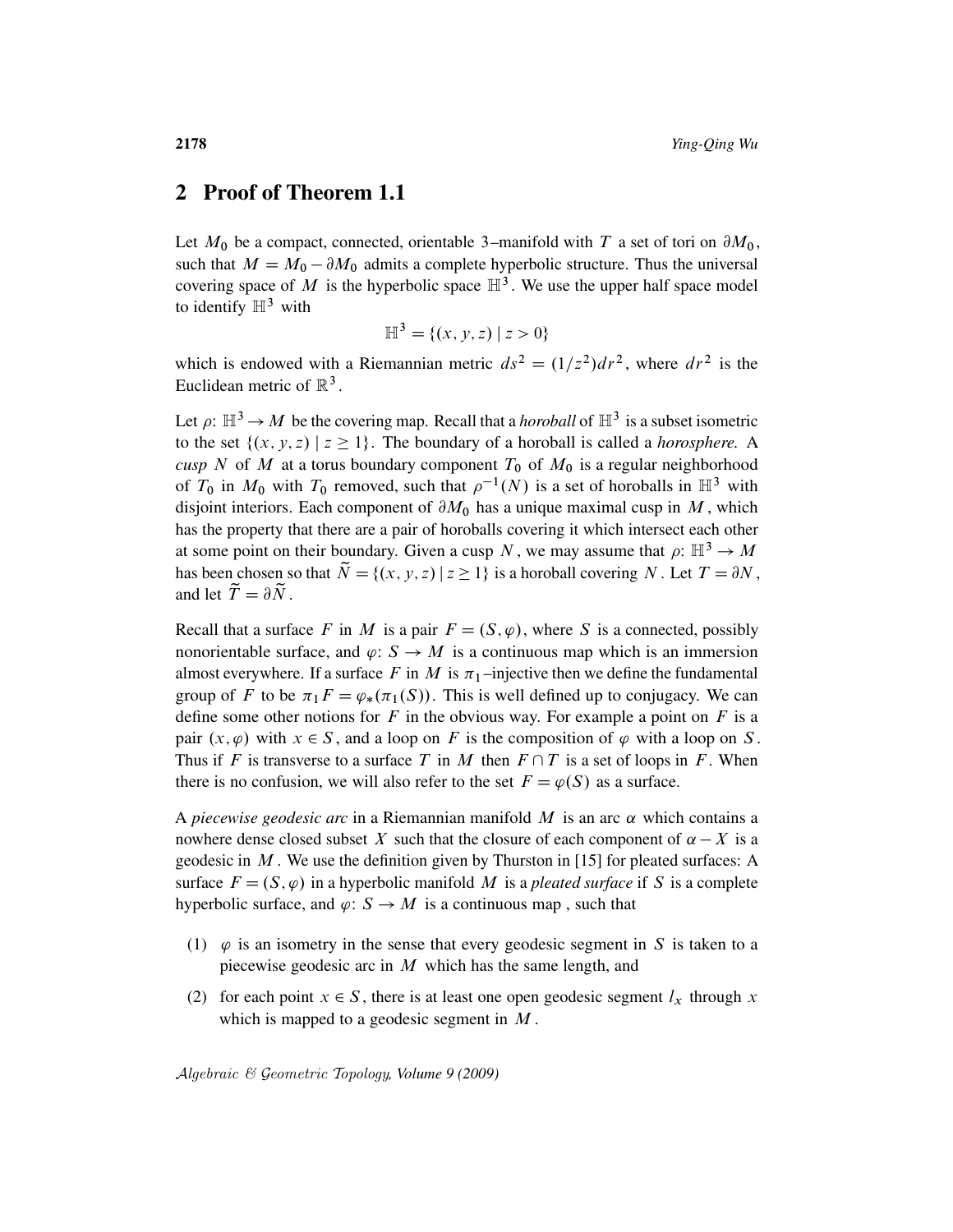The *pleating locus* of F is the set of points on S which do not have a neighborhood mapped by  $\varphi$  to a totally geodesic disk in M. We refer the readers to Thurston [15] for some basic properties of pleated surfaces. In particular, it is known that the pleating locus of a pleated surface  $(S, \varphi)$  is a geodesic lamination on S, which has measure 0.

Now let M, N and F be as in Theorem 1.1. We may assume that  $F = (S, \varphi)$ intersects N nontrivially as otherwise we would have  $d_N(F) = 0$  and hence Theorem 1.1 holds. Fix a point  $p_0 = \varphi(s_0) \in F \cap N$  such that the distance from  $p_0$  to T equals  $d_N(F)$ . By definition and assumption S is a closed hyperbolic surface of genus g, so its universal covering  $\widetilde{S}$  is the hyperbolic plane  $\mathbb{H}^2$ . Denote by  $\rho_1$  the covering map  $\rho_1: \widetilde{S} \to S$ . Let  $\widetilde{s}_0 \in \widetilde{S}$  be a point with  $\rho_1(\widetilde{s}_0) = s_0$ , and let  $\widetilde{\varphi}: \widetilde{S} \to \widetilde{M}$  be a lifting of  $\varphi$  such that  $\tilde{p}_0 = \tilde{\varphi}(\tilde{s}_0)$  is a point in the horoball  $\tilde{N} = \{(x, y, z) | z \ge 1\}$ , and the distance from  $\tilde{p}_0$  to the horosphere  $\tilde{T} = \partial \tilde{N}$  equals  $d_N(F)$ . We have the following commutative diagram.

$$
\begin{array}{ccc}\n(\widetilde{S},\widetilde{s}_{0}) & \xrightarrow{\widetilde{\varphi}} & (\mathbb{H}^{3},\widetilde{p}_{0}) \\
\downarrow\rho_{1} & & \downarrow\rho \\
(S,s_{0}) & \xrightarrow{\varphi} & (M,p_{0})\n\end{array}
$$

Note that  $\widetilde{F} = (\widetilde{S}, \widetilde{\varphi})$  is a pleated surface in  $\widetilde{M}$  with pleating locus  $\rho_1^{-1}(\lambda)$ , where  $\lambda \subset S$  is the pleating locus of F.

**Lemma 2.1** Let  $\widetilde{T}_r = \{(x, y, z) \in \mathbb{H}^3 \mid z = r\}$  be a horosphere in  $\mathbb{H}^3$  at level  $r \ge 1$ which intersects  $\tilde{F}$  transversely. Then each component of  $\tilde{F} \cap \tilde{T}_r$  is a circle bounding a disk D in  $\tilde{F}$  lying above  $\tilde{T}_r$  in  $\mathbb{H}^3$ .

**Proof** By assumption  $F = (S, \varphi)$  intersects the torus  $T_r = \rho(\tilde{T}_r)$  transversely, so  $\varphi^{-1}(T_r)$  is a set of circles on S. If some circle component  $\gamma$  is mapped by  $\varphi$  to an essential loop on  $T_r$  then since  $T_r$  is  $\pi_1$ -injective in M,  $\gamma$  must also be essential on S, so F would be coannular to  $T_r$ , contradicting the assumption of Theorem 1.1. Therefore each component of  $\varphi^{-1}(T_r)$  is a circle which is trivial on S, and hence bounds a disk D' on S. It follows that  $\tilde{\varphi}^{-1}(\tilde{T}_r)$  is a set of disjoint circles on  $\tilde{S}$ , each of which bounds a disk D in  $\tilde{S}$ . We need to show that  $\tilde{\varphi}(D)$  lies above the horosphere  $\tilde{T}_r$ .

If this were not true, then since  $D$  is compact, there is an *interior* point  $u$  of  $D$  such that  $\tilde{\varphi}(u)$  has minimal z–coordinate in a neighborhood of  $\tilde{u}$  in D. On the other hand, since  $\widetilde{F} = (\widetilde{S}, \widetilde{\varphi})$  is a pleated surface, there is a geodesic segment  $\beta$  of  $\mathbb{H}^3$  lying on  $\widetilde{\varphi}(\widetilde{S})$ , containing the point  $\tilde{\varphi}(u)$  in its interior. Since a geodesic in  $\mathbb{H}^3$  is either a Euclidean half circle perpendicular to the  $xy$ –plane or a vertical line parallel to the  $z$ –axis, no point of  $\beta$  can have locally minimal z–coordinate, which is a contradiction.  $\Box$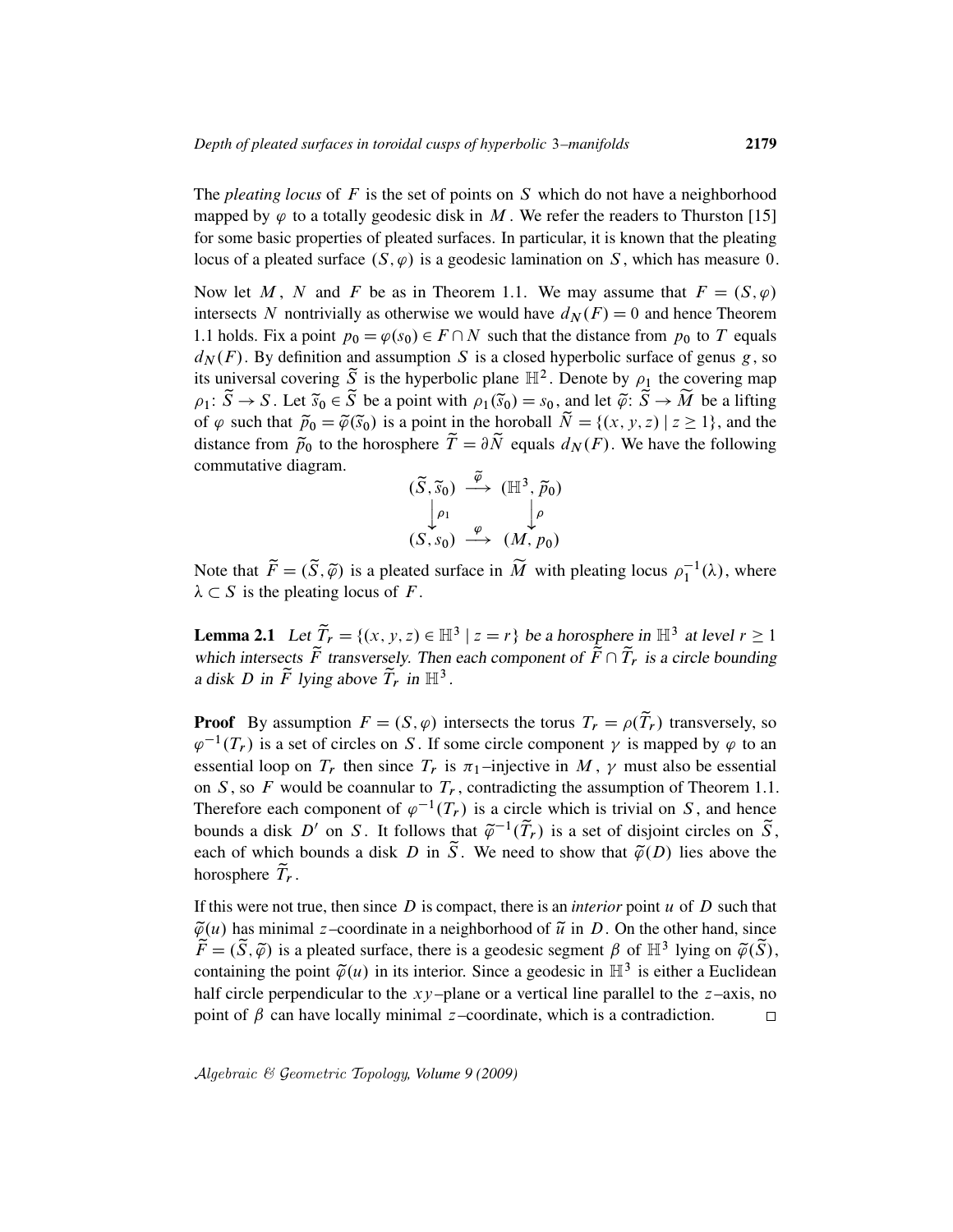$\Box$ 

**Lemma 2.2** Let  $R(t)$  be the region on the  $\mathbb{H}^2$  above the horizontal line at height 1 and inside the Euclidean half circle of radius  $t > 1$  centered at the origin, as shown in Figure 1.



Figure 1

Denote by  $A(R(t))$  the area of  $R(t)$ . Then p

$$
A(R(t)) = 2(\sqrt{t^2 - 1} - \arctan \sqrt{t^2 - 1}) > 2t - 6.
$$

Proof We have

$$
A(R(t)) = \iint_{R(t)} \frac{1}{z^2} dy dz = 2 \int_1^t \frac{1}{z^2} dz \int_0^{\sqrt{t^2 - z^2}} dy
$$
  
=  $2 \int_1^t \frac{\sqrt{t^2 - z^2}}{z^2} dz$   
=  $2 \left( \arctan \frac{\sqrt{t^2 - z^2}}{z} - \frac{\sqrt{t^2 - z^2}}{z} \right)_1^t$   
=  $2(\sqrt{t^2 - 1} - \arctan \sqrt{t^2 - 1})$   
>  $2((t - 1) - \pi/2) > 2t - 6$ .

p

We identify  $\mathbb{H}^2$  with the upper half yz-plane in  $\mathbb{H}^3 = \mathbb{R}^3_+$ , and denote by  $\psi: \mathbb{H}^3 \to \mathbb{H}^2$ the Euclidean orthogonal projection, ie,

$$
\psi(x, y, z) = (0, y, z).
$$

Denote by  $A(F)$  the area of a surface F in  $\mathbb{H}^3$ . Clearly  $\psi$  is area decreasing, ie,  $A(\psi(F)) \leq A(F)$  for any surface F in  $\mathbb{H}^3$ .

**Lemma 2.3** Let D be a disk in  $\tilde{N}$  with  $\partial D \subset \tilde{T}$ . Let  $\alpha$  be a proper arc on D such that  $\alpha' = \psi(\alpha)$  is a simple arc on  $\mathbb{H}^2$ . Let  $\beta'$  be a horizontal arc on  $\mathbb{H}^2$  joining the two endpoints of  $\alpha'$ , and let D' be the disk on  $\mathbb{H}^2$  bounded by  $\alpha' \cup \beta'$ . Then  $A(D) \geq 2A(D')$ .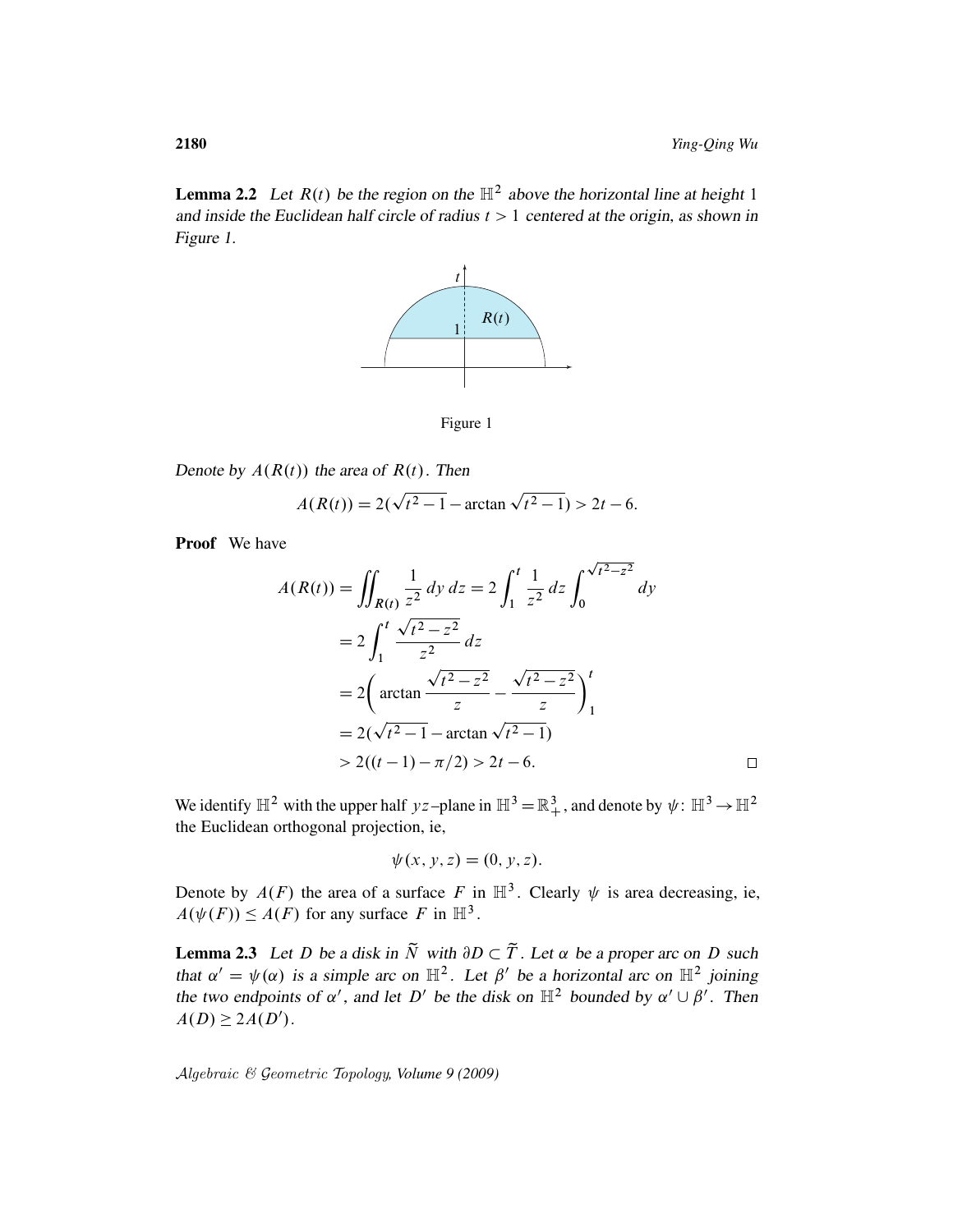**Proof** Note that  $\partial D$  is mapped into the horizontal line at level  $z = 1$  in  $\mathbb{H}^2$ , hence  $\alpha' \cup \beta' = \partial D'$  is a simple closed curve on  $\mathbb{H}^2$ . The arc  $\alpha$  cuts D into  $D_1$  and  $D_2$ . Note that  $\psi$  maps  $\partial D_i$  to a curve on  $\mathbb{H}^2$  which is the union of  $\alpha'$  and a path on the horizontal line at  $z = 1$ , hence if u is a point in the interior of D' then the winding number of  $\psi(\partial D_i)$  around u is  $\pm 1$ . It follows that  $u \in \psi(D_i)$ , in other words,  $\psi(D_i)$ contains D'. Since  $\psi$  is area decreasing,  $A(D') \le A(\psi(D_i)) \le A(D_i)$ , and the result follows.  $\Box$ 

By considering the horosphere with z coordinate  $1 + \epsilon$  if necessary, we may assume that  $\tilde{F}$  is transverse to the horosphere  $\tilde{T}$  at level  $z = 1$ . Let D be the component of  $\widetilde{F} \cap \widetilde{N}$  containing the point  $\widetilde{p}_0 = (x_0, y_0, z_0)$ . By definition of  $\widetilde{p}_0$ ,  $z_0$  is maximal among z–coordinates of all points of  $\tilde{F}$ . By Lemma 2.1 D is a disk.

**Lemma 2.4**  $A(D) \ge A(R(z_0)) > 2z_0 - 6$ .

**Proof** Without loss of generality we may assume that  $\tilde{p}_0$  is on the z–axis, so  $\tilde{p}_0 =$  $(0, 0, z_0)$ . Recall that  $\tilde{F}$  is a pleated surface. If  $\tilde{p}_0$  is on the pleating locus  $\tilde{\lambda}$  of  $\tilde{F}$ , then it is on a geodesic  $\gamma$  of  $\mathbb{H}^3$  contained in  $\tilde{F}$ . If  $\tilde{p}_0$  is not on the pleating locus  $\tilde{\lambda}$ , then it lies in the interior of the closure of a component of  $\tilde{F}-\tilde{\lambda}$ , which is a totally geodesic surface P in  $\mathbb{H}^3$  with boundary a disjoint union of geodesics of  $\mathbb{H}^3$ . We will call  *an ideal polygon, although it may have infinite area.* 

First assume that  $\tilde{p}_0$  is on a geodesic  $\gamma$  of  $\mathbb{H}^3$  such that  $\gamma \subset \tilde{F}$ . Rotating  $\mathbb{H}^3$  along the z-axis if necessary, we may assume that  $\gamma$  lies in the upper half yz-plane, which is a hyperbolic plane  $\mathbb{H}^2$ . Since  $\tilde{p}_0 = (0, 0, z_0)$  has maximal z-coordinate on  $\tilde{F}$ and  $\gamma \subset \tilde{F}$ , the curve  $\gamma$  is a Euclidean half circle of radius  $z_0$  on  $\mathbb{H}^2$  centered at the origin. We now apply Lemma 2.3 to the disk D and the arc  $\alpha = \gamma \cap D$ . Note that since  $\gamma$  lies on the yz-plane, the projection  $\alpha' = \psi(\alpha)$  equals  $\alpha$ , which is the part of  $\gamma$  lying above the horizontal line L at level  $z = 1$ . Thus the disk D' in Lemma 2.3 is exactly the region  $R(z_0)$  defined in Lemma 2.2. By Lemma 2.3 we have  $A(D) \geq 2A(D') = 2A(R(z_0)).$ 

Now assume that  $\tilde{p}_0$  is in an ideal polygon P of  $\mathbb{H}^3$  contained in  $\tilde{F}$ . Let q be an ideal point of P, and let  $\gamma$  be a geodesic in P passing through  $\tilde{p}_0$  and having one ideal endpoint at q. Note that at least one component of  $\gamma - \tilde{p}_0$  lies in P, and  $\gamma$  is either disjoint from  $\partial P$  (and hence contained in P), or intersects  $\partial P$  at a single point. Up to a rotation of  $\mathbb{H}^3$  along the z-axis we may assume that  $\gamma$  lies on the yz-plane and the ideal point q is on the negative y–axis. Let R' be the region on  $\mathbb{H}^2$  lying on the left of the z–axis, below  $\gamma$  and above the horizontal line  $z = 1$ . Note that  $A(R') = \frac{1}{2}A(R(z_0)).$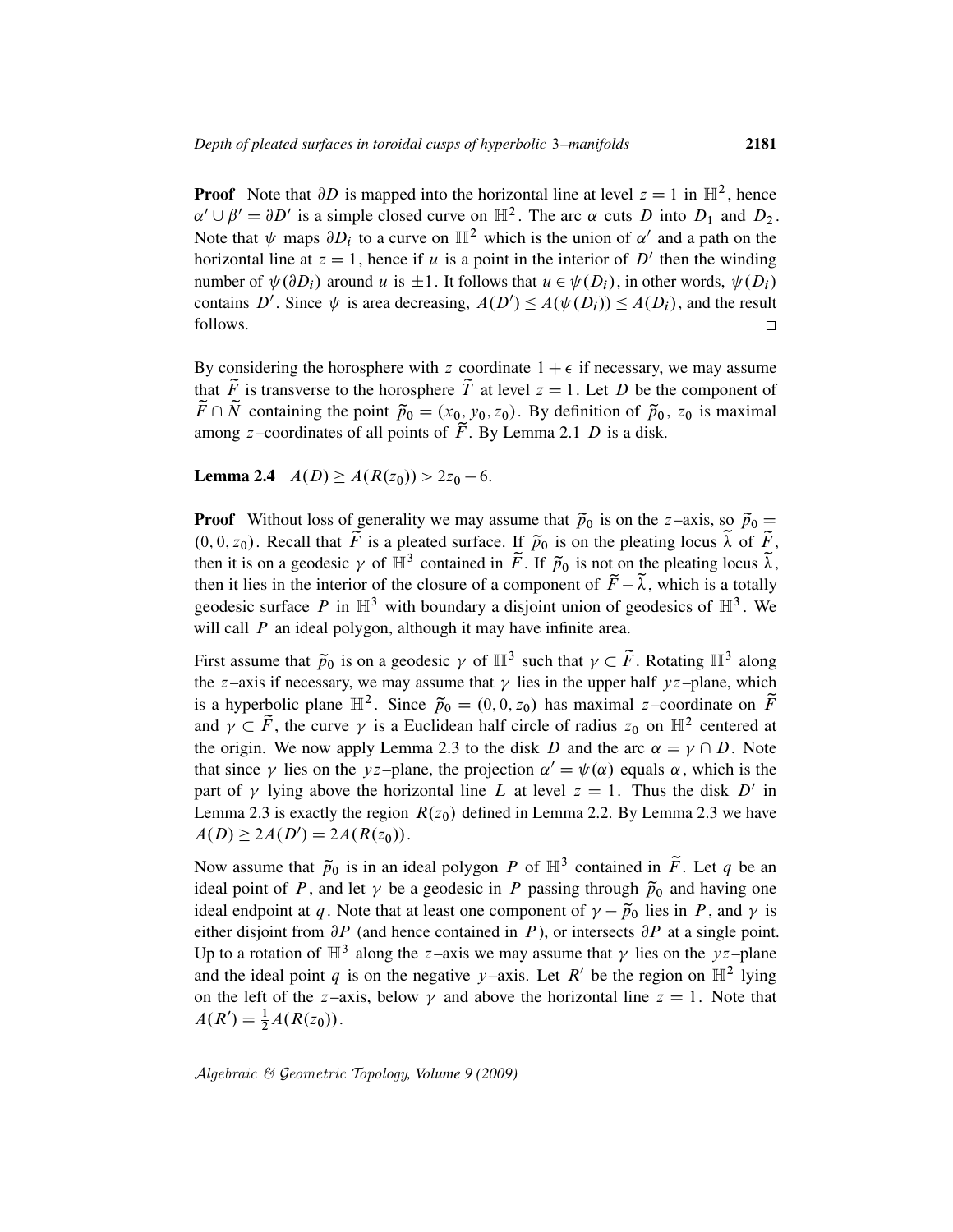If  $\gamma \cap \partial P = \emptyset$  then the proof follows as before. So assume  $\gamma$  intersects  $\partial P$  at a point u. Then u lies on a geodesic  $\beta$  on  $\partial P$ , as shown in Figure 2. Let  $\beta_1$  and  $\beta_2$  be



Figure 2

the two components of  $\beta - u$ , and let  $\alpha_i$  be the arc  $(\gamma \cup \beta_i) \cap D$ . From Figure 2 it is clear that at least one of the projection of  $\alpha_i$  on  $\mathbb{H}^2$  is an arc whose union with an arc on the horizontal line at  $z = 1$  bounds a disk  $D'$  containing the region  $R'$  above. By Lemma 2.3 it follows that  $A(D) \ge 2A(D') \ge 2A(R') = A(R(z_0)) > 2z_0 - 6$ .  $\Box$ 

**Proof of Theorem 1.1** By Lemma 2.1 each component of  $\varphi^{-1}(N)$  is a disk on the hyperbolic surface S. Since  $\rho_1: \tilde{S} \to S$  is a universal covering map, each component of  $\rho_1^{-1}(\varphi^{-1}(N))$  is a disk D which maps homeomorphically by  $\rho_1$  to a component D' of  $\varphi^{-1}(N)$ ; therefore

$$
A(D) = A(D') \le A(S) = 2\pi |\chi(S)| = 2\pi (2g - 2).
$$

Since  $\tilde{\varphi}$ :  $\tilde{S} \to \mathbb{H}^3$  is a pleated surface, the area of  $\tilde{\varphi}(D)$  equals the area of D. Thus by Lemma 2.4 we have

$$
2\pi(2g-2) \ge A(D') = A(D) > 2z_0 - 6,
$$

where  $z_0$  is the maximum z–coordinate of points on  $\tilde{\varphi}(\tilde{S})$ . Thus  $z_0 < 2\pi g$ . Now the hyperbolic distance from a point  $p = (x, y, z) \in \mathbb{H}^3$  to the horosphere  $\widetilde{T}$  at level  $z = 1$  is  $|\ln z|$ . Therefore the depth of F in N satisfies  $d_N(F) = \ln z_0 < \ln(2\pi g)$ .  $\Box$ 

## 3 Essential surfaces and Dehn filling

Let  $M_0$  be a compact orientable hyperbolic 3–manifold with  $\partial M_0$  a set of tori, and let  $M = M_0 - \partial M_0$ . A *maximal set of cusps* in M is a set of cusps N in M, one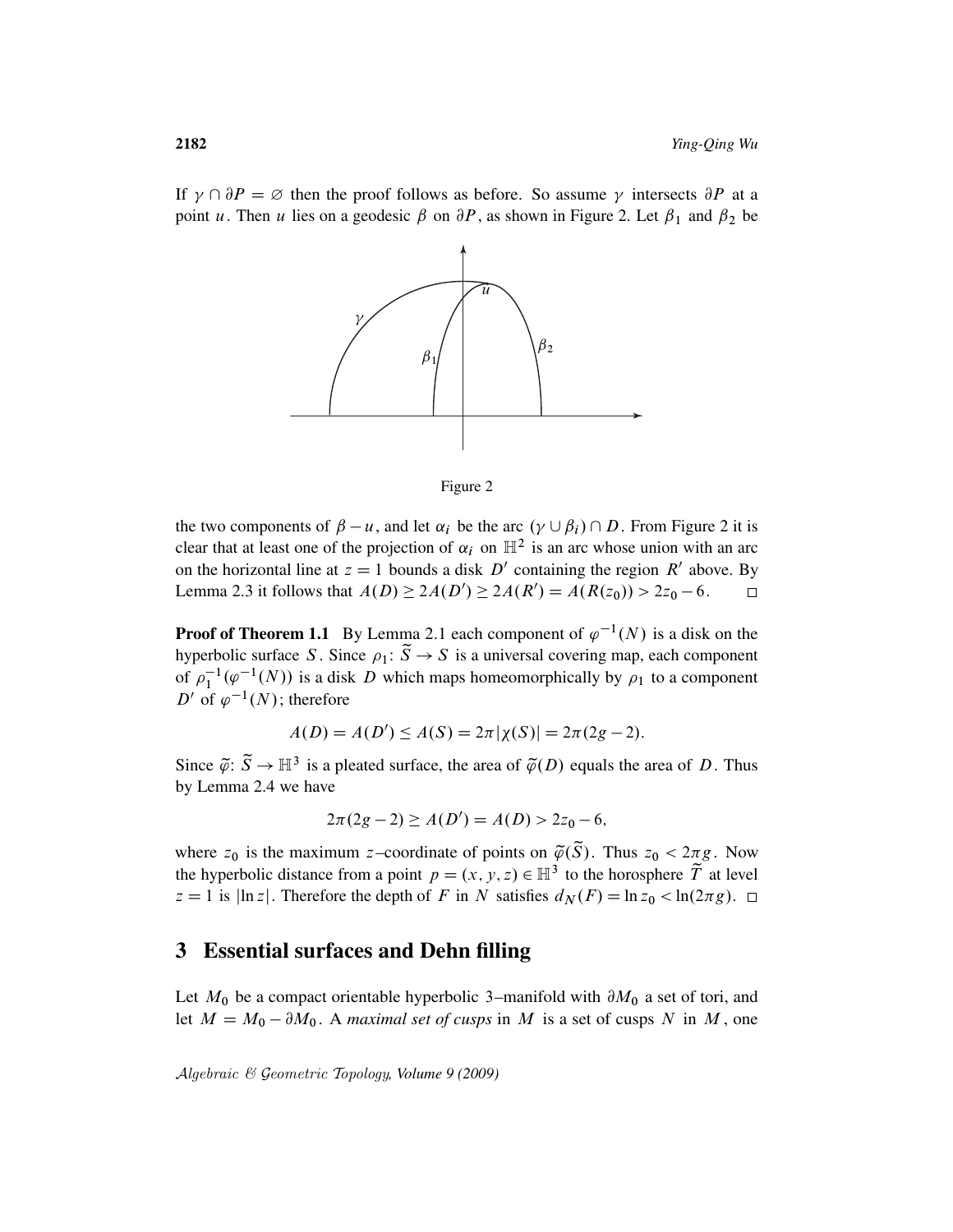for each end of  $M$ , such that (i) the interiors of the cusps are disjoint, and (ii)  $N$  is maximal subject to (i). Note that N may not be unique if  $M_0$  has more than one boundary components.

Let N be a set of cusps in M, one for each end of M. Let  $T = \partial N$ , which is a set of tori in M, and is parallel to  $\partial M_0$  in  $M_0$ . The hyperbolic structure of M induces a Euclidean metric on T. The T-length  $l_T(y)$  of a curve  $\gamma$  on  $\partial M_0$  is defined to be the length of a geodesic on T homotopic to  $\gamma$  in  $M_0$ . It is known that if N is maximal and  $T = \partial N$  then  $l_T(\gamma) \geq 1$  for any nontrivial curve  $\gamma$  on  $\partial N$ . See Bleiler and Hodgson [3].

A *multiple slope* is a set of essential simple closed curves  $\gamma = (\gamma_1, \dots, \gamma_k)$ , such that there is at most one  $\gamma_i$  for each boundary component of  $M_0$ . Define  $M_0(\gamma)$  to be the manifold obtained by attaching k solid tori to  $M_0$  such that  $\gamma_i$  bounds a meridian disk in the  $i$ -th attached solid torus.

**Theorem 3.1** Let  $F = (S, \varphi)$  be a closed  $\pi_1$ -injective surface of genus g in a compact, orientable, hyperbolic 3–manifold  $M_0$  with  $\partial M_0$  a set of tori, and assume that F is not coannular to  $\partial M_0$ . Then there is a constant  $C_0(g) < 4\pi^2 g$  depending only on g, such that if N is a maximal set of cusps of  $M = M_0 - \partial M_0$ , and  $\gamma = \gamma_1 \cup \cdots \cup \gamma_k$ is a multiple slope on  $\partial M_0$  such that  $l_T(\gamma_i) > C_0(g)$  for all i, then F remains  $\pi_1$  – injective in  $M_0(\gamma)$ .

**Proof** This follows from Theorem 1.1 and a theorem of Bart [2, Theorem 1.1], which says F remains essential in  $M(\gamma)$  if one can choose a set of cusps disjoint from the projection of the convex hull of the limit set of  $\pi_1(F)$ , and the length of each  $\gamma_i$  is greater than  $2\pi$ . We give a proof for the convenience of the readers.

By assumption  $M = M_0 - \partial M_0$  admits a complete hyperbolic structure of finite volume. Recall that the group of the surface  $F = (S, \varphi)$  is defined to be the subgroup  $G = \varphi_*(\pi_1(S))$  of  $\pi_1(M)$ . By Thurston [14], either F is a virtual fiber, or G is geometrically finite; but since  $F$  is closed while  $M$  is noncompact,  $F$  cannot be a virtual fiber. Hence it must be geometrically finite.

Let  $H(G)$  be the convex hull of the limit set of G in  $\mathbb{H}^3$ . Consider the covering space  $M_1$  of M corresponding to the subgroup G. Let  $\rho' : \mathbb{H}^3 \to M_1$  and  $\rho''$ :  $M_1 \to M$  be the covering maps. Then  $\rho'(H(G))$  is a compact set in  $M_1$  homeomorphic to  $S \times I$  (or S if G is Fuchsian), and hence  $\rho(H(G)) = \rho''(\rho'(H(G)))$  is compact in M. See Morgan [12]. The boundary of  $\rho'(H(G))$  consists of two pleated surfaces  $F_1'$  $'_{1}, F'_{2}$  $y'_2$  in  $M_1$  ( $F'_1 = F'_2$ )  $y'_2$  if G is Fuchsian), which map to pleated surfaces  $F_1, F_2$  in M by  $\rho''$ . Since  $\rho: \mathbb{H}^3 \to M$  is a covering map, its restriction on  $H(G)$  is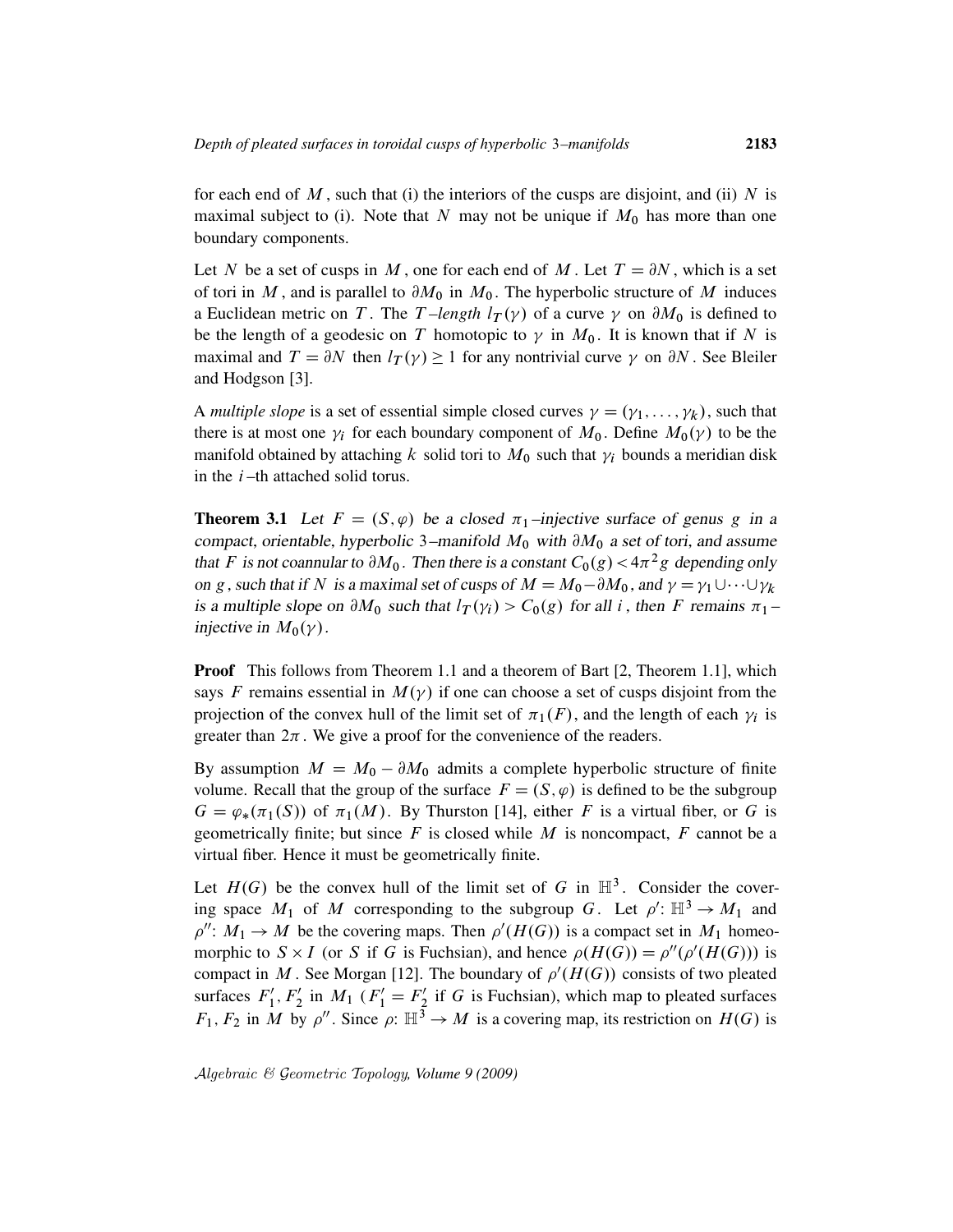an immersion; hence the frontier of  $\rho(H(G))$  is contained in  $\rho(\partial H(G)) = F_1 \cup F_2$ . By Theorem 1.1, the depth of  $F_i$  in a cusp of M is bounded by  $\ln(2\pi g)$ , so the depth of  $\rho(H(G))$  in N is also bounded by  $\ln(2\pi g)$ .

For simplicity of notation let us assume  $k = 1$ . The proof for the general case is similar. Thus N is a cusp adjacent to a torus component  $T_0$  of  $\partial M_0$  containing the Dehn filling slope  $\gamma$ , and the length of  $\gamma$  on  $T = \partial N$  is greater than  $4g\pi^2$ . Let T' be the Euclidean torus in the cusp N at depth  $ln(2\pi g)$ . By lifting to the universal covering space  $\mathbb{H}^3$  one can see that the length of a geodesic curve  $\gamma'$  on T' isotopic to  $\gamma$  in N is greater than  $(4g\pi^2)/(2\pi g) = 2\pi$ .

Denote by  $M'$  the manifold obtained from M by cutting off the cusp bounded by  $T'$ . By the  $2\pi$  theorem of Gromov–Thurston [8; 3], if  $\gamma$  is a slope on T' with geodesic length greater then  $2\pi$  then the hyperbolic structure on M' can be extended over the Dehn filling solid torus to obtain a negatively curved metric on the Dehn filled manifold  $M'(\gamma)$ , which is clearly homeomorphic to  $M_0(\gamma)$  by a homeomorphism rel  $\rho(H(G))$ . Up to homotopy we may assume that F is in  $\rho(H(G))$ . If  $\alpha$  is an essential closed curve on S, then  $\varphi(\alpha)$  is homotopic to a geodesic  $\alpha'$  in M, which lifts to a geodesic in the convex hull  $H(G)$ , and hence  $\alpha'$  lies in  $\rho(H(G))$ , which is a subset of M'. It follows that  $\alpha'$  remains a geodesic in  $M'(\gamma)$ , which must be essential because  $M'(\gamma)$ is negatively curved. Therefore  $F = (S, \varphi)$  is  $\pi_1$ -injective in  $M'(\gamma)$ , and hence in  $M_0(\gamma)$ .  $\Box$ 

Given a Euclidean torus  $T$ , there are only finitely many curves of length at most  $t$ . In fact, there is a constant  $C(t)$ , independent of T, such that if the minimum length of closed geodesics on T is 1 then there are at most  $C(t)$  simple closed geodesics  $\gamma$ on T with  $l_T(\gamma) \leq t$ . Using the idea in the proof of [3, Lemma 12] one can show that

$$
C(t) \le \frac{(\pi/2)(t + 1/2)^2}{\sqrt{3}/2} + 1,
$$

so for  $t \ge 4\pi^2$  we have  $C(t) < 2t^2$ . The following result is now an immediate corollary of Theorem 3.1, as it is known that the minimal length of a closed geodesic on the boundary of a maximal set of cusps is at least 1 [3].

**Corollary 3.2** Let  $M_0$  be a compact orientable hyperbolic 3–manifold with toroidal boundary, and let F be an immersed essential surface of genus g in  $M_0$  which is not coannular to  $\partial M_0$ . Then after excluding at most  $C(4\pi^2 g)$  (< 3200g<sup>2</sup>) curves on each component of  $\partial M_0$ , F remains essential in all  $M(\gamma)$ .

Denote by  $\Delta(\gamma_1, \gamma_2)$  the minimal geometric intersection number between two slopes  $\gamma_1$  and  $\gamma_2$  on a torus T. There is another constant  $C'(t)$  such that if (i) T is a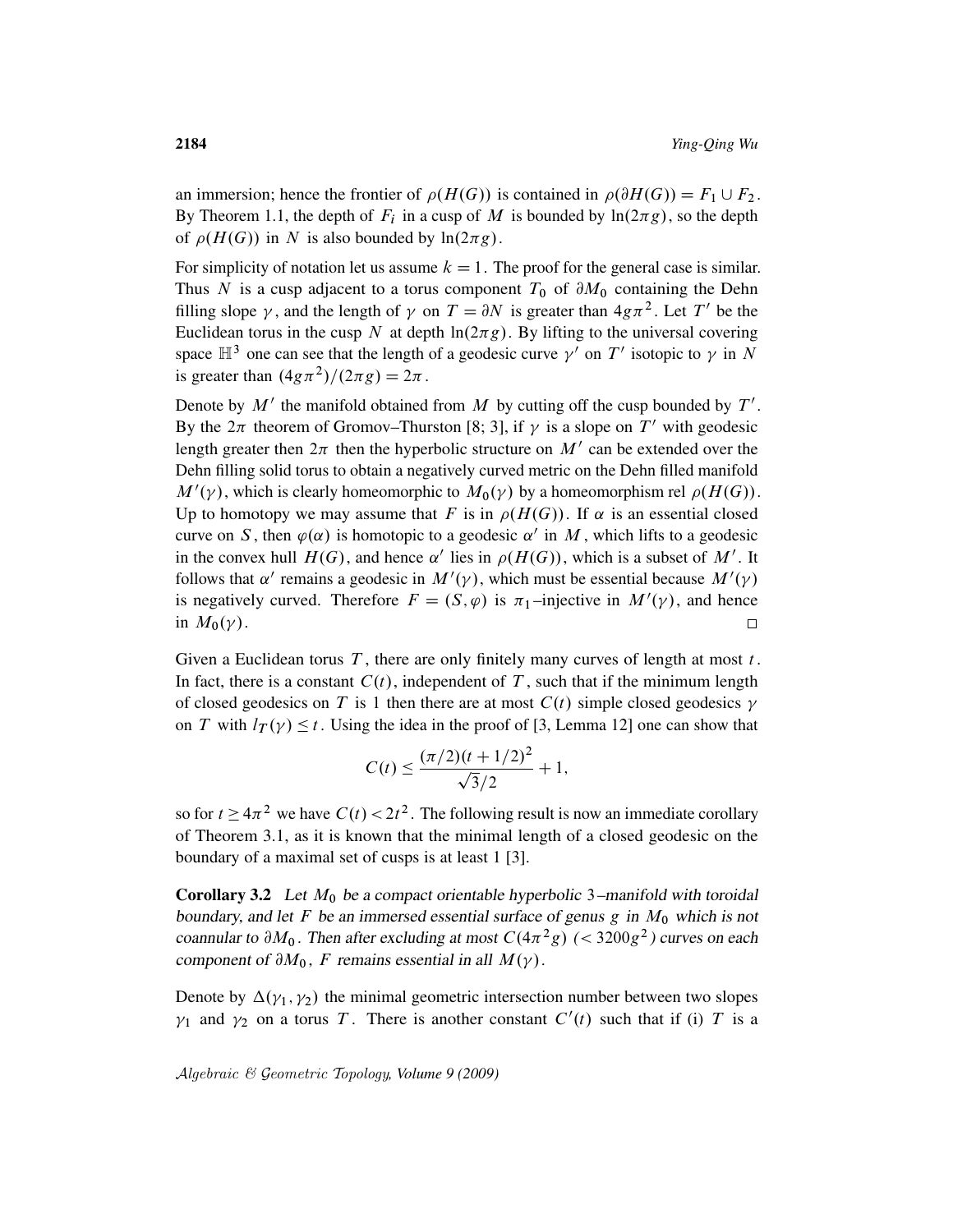Euclidean torus such that the minimal length of closed geodesics on  $T$  is at least 1, and (ii)  $\gamma_1$  and  $\gamma_2$  are closed geodesics of length at most t on T, then  $\Delta(\gamma_1, \gamma_2) < C'(t)$ . Using the idea in the proof of [3, Theorem 14] one can show that

$$
C'(t) < \frac{2}{\sqrt{3}}t^2 < 2t^2.
$$

**Corollary 3.3** Let  $M_0$  be a compact orientable hyperbolic 3–manifold with toroidal boundary, and let F be an immersed essential surface of genus  $g$  in  $M_0$  which is not coannular to  $\partial M_0$ . Let  $\gamma_1, \gamma_2$  be slopes on a torus component  $T_0$  of  $\partial M_0$ . If F is compressible in both  $M_0(\gamma_1)$  and  $M_0(\gamma_2)$ , then  $\Delta(\gamma_1, \gamma_2) < C'(4\pi^2 g) < 3200 g^2$ .

This should be compared with Leininger's result [10], which says that there is no universal bound for  $\Delta(\gamma_1, \gamma_2)$  if there is no constraint about the genus of F.

In Theorem 3.1 we assumed that the manifold  $M_0$  is hyperbolic, and the surface F is not coannular to  $\partial M_0$ . Neither condition can be removed. The following theorem is part of [18, Theorem 1.1].

**Theorem 3.4** Let M be a compact, orientable, hyperbolic 3–manifold, and let T be a torus component of  $\partial M$ . Let F be a closed essential surface in M.

- (1) If F is coannular to T with coannular slopes  $\gamma_1, \ldots, \gamma_n$ , then there is an integer K such that F remains  $\pi_1$ -injective in  $M(\gamma)$  for all  $\gamma$  satisfying  $\Delta(\gamma, \gamma_i) \geq K$ ,  $i = 1, ..., n$ .
- (2) There is no universal bound on the constant K in (1): For any constant C, there is a closed essential surface  $F$  in a hyperbolic manifold  $M$  with coannular slope  $\beta$  on  $T = \partial M$ , such that F is not  $\pi_1$ -injective in  $M(\gamma)$  for all  $\gamma$  with  $\Delta(\gamma, \beta) \leq C$ .

Part (1) of the theorem is a finiteness theorem, while part (2) shows there is no upper bound in general for the number of lines of surgeries which will kill the essential surface. The genera of the surfaces used in the proof of part  $(2)$  increase as C increases. Because of Theorem 3.1, one may wonder if a similar theorem would be true for surfaces coannular to  $\partial M$ . More precisely, does there exist a constant  $C(g)$  depending only on the genus of F, such that F remains essential in  $M(\gamma)$  for all but at most  $C(g)$  lines of slopes  $\gamma$ ? The following theorem shows that no such constant  $C(g)$ exist. Recall that with respect to the standard meridian–longitude pair  $(m, l)$  of a knot K in  $S^3$ , a slope  $\gamma = pm + ql$  on  $\partial N(K)$  is represented by a rational number  $p/q$  or 1/0. See Rolfsen [13]. Thus  $M(\gamma) = M(p/q)$ .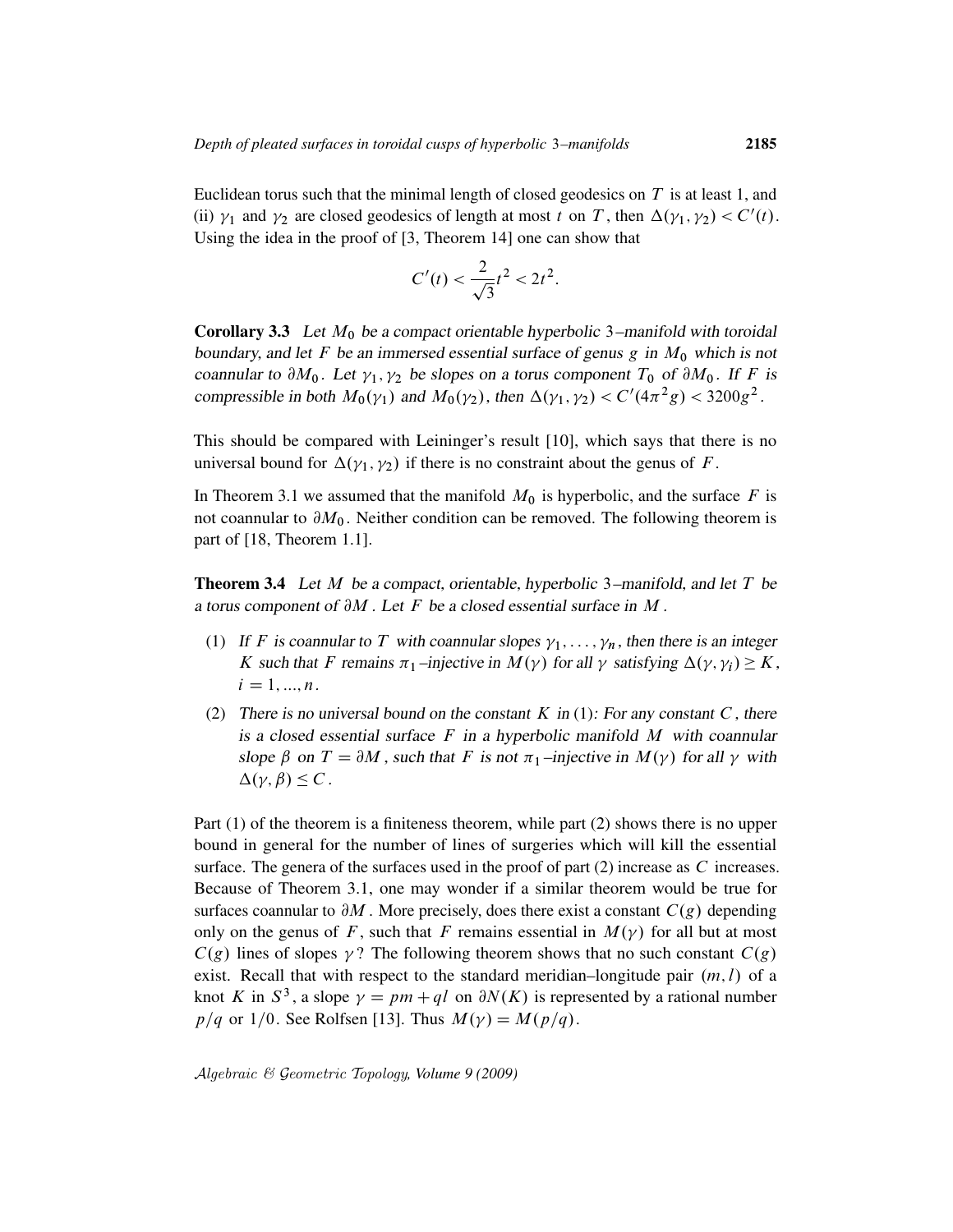**Theorem 3.5** Let K be a nonfibered hyperbolic knot in  $S<sup>3</sup>$  with genus g, and let  $M = S<sup>3</sup>$  – Int  $N(K)$  be the knot exterior. Then for any constant C there is an immersed essential surface  $F$  of genus 2g with the longitude of  $K$  as a coannular slope, such that F is compressible in  $M(\gamma)$  for all  $\gamma = p/q$  satisfying  $0 < p \leq C$ .

**Proof** Let  $S_1$  be a minimal Seifert surface of K in M. Let S be the double of  $S_1$ , which is an abstract surface obtained by taking two copies of  $S_1$  joined by an annulus  $A$ . Let  $\varphi_k: S \to M$  be the map which sends the two copies of  $S_1$  to  $S_1$ , and A to an annulus wrapping k times around the torus  $T = \partial M$ . The surface  $F_k = (S, \varphi_k)$ is called a Freedman tubing of  $S_1$  (with wrapping number k). See Freedman and Freedman [6], Cooper and Long [4] and Wu [18] for more details. Since  $K$  is hyperbolic and not fibred, by a theorem of Freedman and Freedman [6], Cooper and Long [4] and Li [11],  $F_k$  is  $\pi_1$ -injective in M when k is sufficiently large. See Wu [18] for an alternative proof.

**Lemma 3.6** If k is a multiple of p then the surface  $F_k$  is compressible in  $M(p/q)$ .

**Proof** Put  $k = pr$ . Let  $\alpha$  be an essential arc on the annulus  $\varphi_k(A)$  which wraps k times around the meridian m and 0 times along the longitude l. Then  $\alpha \cdot (l^{qr})$ represents  $km + (qr)l = r(pm + ql)$  in  $\pi_1(T)$ , and hence is null-homotopic in the Dehn filling solid torus V. Thus  $\alpha$  is homotopic to  $l^{-qr}$  in V, so the annulus  $\varphi_k(A)$  is rel  $\partial A$  homotopic to a degenerate annulus with image on the boundary of the Seifert surface  $S_1$ . Therefore the immersed surface  $F_k$  is homotopic in  $M(p/q)$  to an embedding of S in M with image  $\partial N(S_1)$ , the boundary of a regular neighborhood of  $S_1$ . Since  $N(S_1)$  is a handlebody,  $\partial N(S_1)$  is compressible in M, hence  $\varphi_k$  is also compressible in  $M(p/q)$ .  $\Box$ 

Now given any positive integer C, let  $k$  be a positive integer which is a multiple of all p with  $0 < p \leq C$ . We may assume that C is sufficiently large, so the surface  $F_k$ is essential by the Freedman–Cooper–Long Theorem. By Lemma 3.6, the surface  $F_k$ is compressible in  $M(p/q)$  for all  $p/q$  with  $0 < p \leq C$ . This completes the proof of Theorem 3.5.

The following theorem shows that Theorem 3.1 is false if the manifold  $M$  is not assumed to be hyperbolic.

**Theorem 3.7** There is a nonhyperbolic compact orientable irreducible 3–manifold M with  $\partial M = T$  a torus, a fixed closed connected orientable surface S of positive genus, and an immersion  $\varphi_{n(k)}: S \to M$  for any positive integer k, such that the essential surfaces  $F_k = (S, \varphi_{n(k)})$  satisfy the following conditions.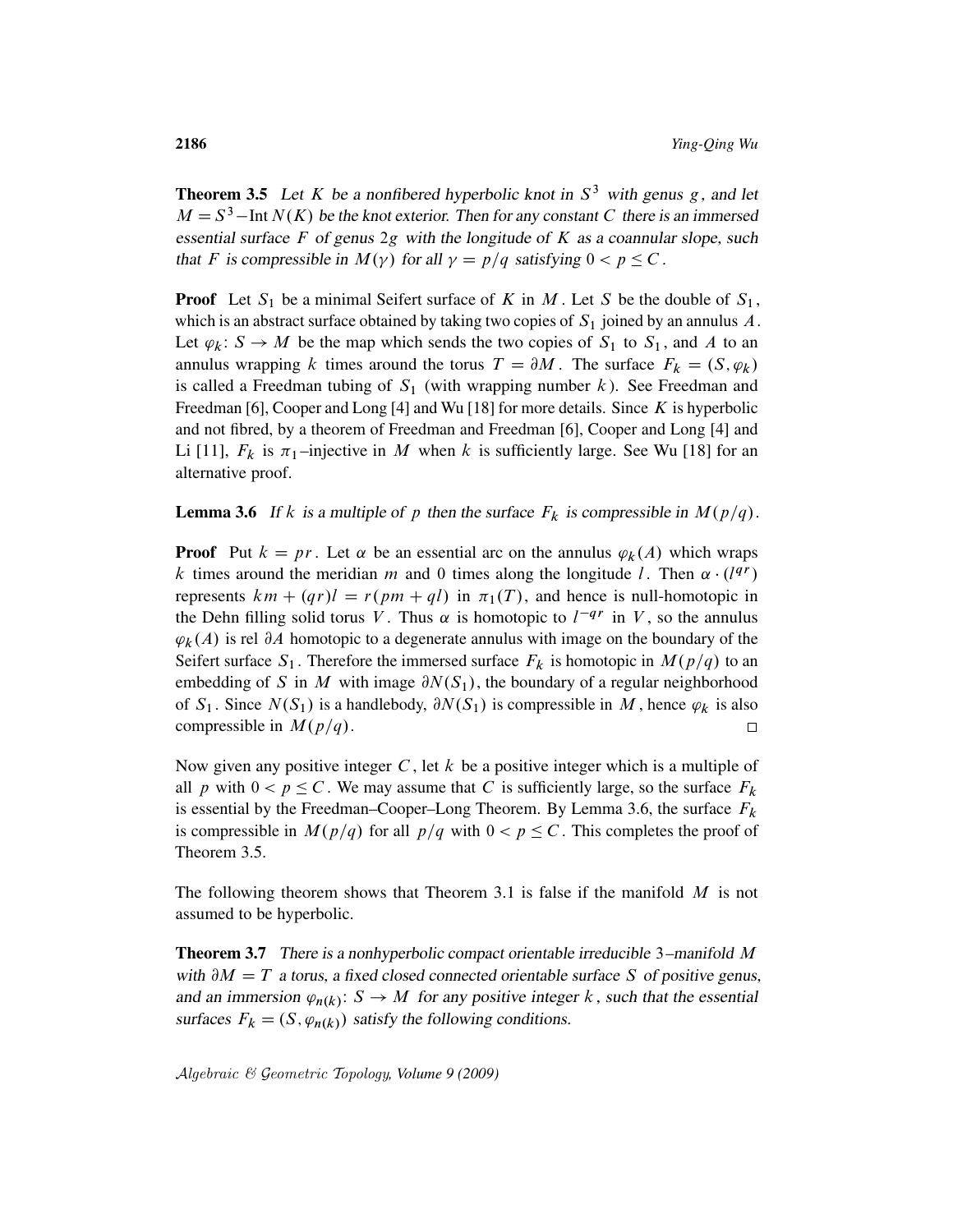- (i)  $F_k$  is  $\pi_1$ -injective.
- (ii)  $F_k$  is not coannular to T.
- (iii) There are k distinct slopes  $\gamma_1, \ldots, \gamma_k$  on T such that  $F_k$  is compressible in  $M(\gamma_i)$  for  $i = 1, \ldots, k$ .

**Proof** Let  $K_1$  be a hyperbolic knot in  $S^3$  which is not a fibred knot. Let  $K =$  $C_{p,q}(K_1)$  be a  $(p,q)$  cable knot of  $K_1$ , and let  $M = S^3$  – Int  $N(K)$  be the exterior of K. Denote by  $V = N(K_1)$  a regular neighborhood of  $K_1$  which contains K as a cable knot. Let  $M_1 = S^3$  – Int V, and let  $X = V$  – Int  $N(K)$ . Let  $T_1 = \partial M_1$ . Thus  $M = M_1 \cup_{T_1} X$ .

To construct the immersed surfaces  $F_k$ , let  $S_1$  be a minimal genus Seifert surface of the hyperbolic knot  $K_1$ , and let  $\varphi_n : S \to M_1$  be a Freedman tubing of two copies of  $S_1$  with wrapping number *n*. By the proof of Theorem 3.5 we may choose  $n(k)$  so that (a)  $F_k = (S, \varphi_{n(k)})$  is  $\pi_1$ -injective, and (b)  $F_k$  is compressible in  $M_1(\gamma)$  for all  $\gamma = r/s$  satisfying  $1 \le r \le kpq + 1$ . In particular,  $F_k$  satisfies condition (i).

Let  $\gamma_i = (i \, pq + 1)/i$ . By a theorem of Gordon [7, Corollary 7.3], we have

$$
M(\gamma_i) = M\left(\frac{ipq+1}{i}\right) = M_1\left(\frac{ipq+1}{iq^2}\right)
$$

:

By definition,  $F_k$  is compressible in  $M_1((i pq + 1)/i q^2)$  for all i satisfying  $1 \le i \le k$ . Therefore  $F_k$  satisfies condition (iii). It remains to show that  $F_k$  is not coannular to  $T$ .

First notice that the only coannular slope of  $F_k$  in the manifold  $M_1$  is the longitude. This is because  $F_k$  lifts to a closed surface in the universal abelian covering of  $M_1$ , so any closed curve on  $F_k$  lifts, but the longitude is the only primitive closed curve on  $T_1 = \partial M_1$  that lifts.

Now suppose  $\Lambda$  is an essential annulus in  $M$  with one boundary component in each of F and T. By a homotopy we may assume that A is transverse to  $T_1$ , and the number of components of  $A\cap T_1$  is minimal. Since  $T_1$  is  $\pi_1$ -injective in M, each component of  $A\cap M_1$  and  $A\cap X$  is an essential annulus in  $M_1$  or X, except the one which has a boundary component on F, denoted by  $A_1$ . By the above,  $\beta = A_1 \cap T_1$  is a longitude of  $K_1$ . On the other hand, the component  $A_2$  of  $A \cap X$  which has  $\beta$  as a boundary component is an essential annulus in  $X$ , and it is well known that such an annulus is isotopic to a union of fibers [9, Theorem VI.34]; in particular, the longitude  $\beta$  of  $K_1$ is a fiber of  $X$ . This is a contradiction because after trivial filling along the meridional slope  $m$  on  $T$  the Seifert fibration on  $X$  extends to a Seifert fibration of the solid torus  $X(m)$  containing K as a regular fiber, so a fiber on  $T_1$  has slope  $p/q$ .  $\Box$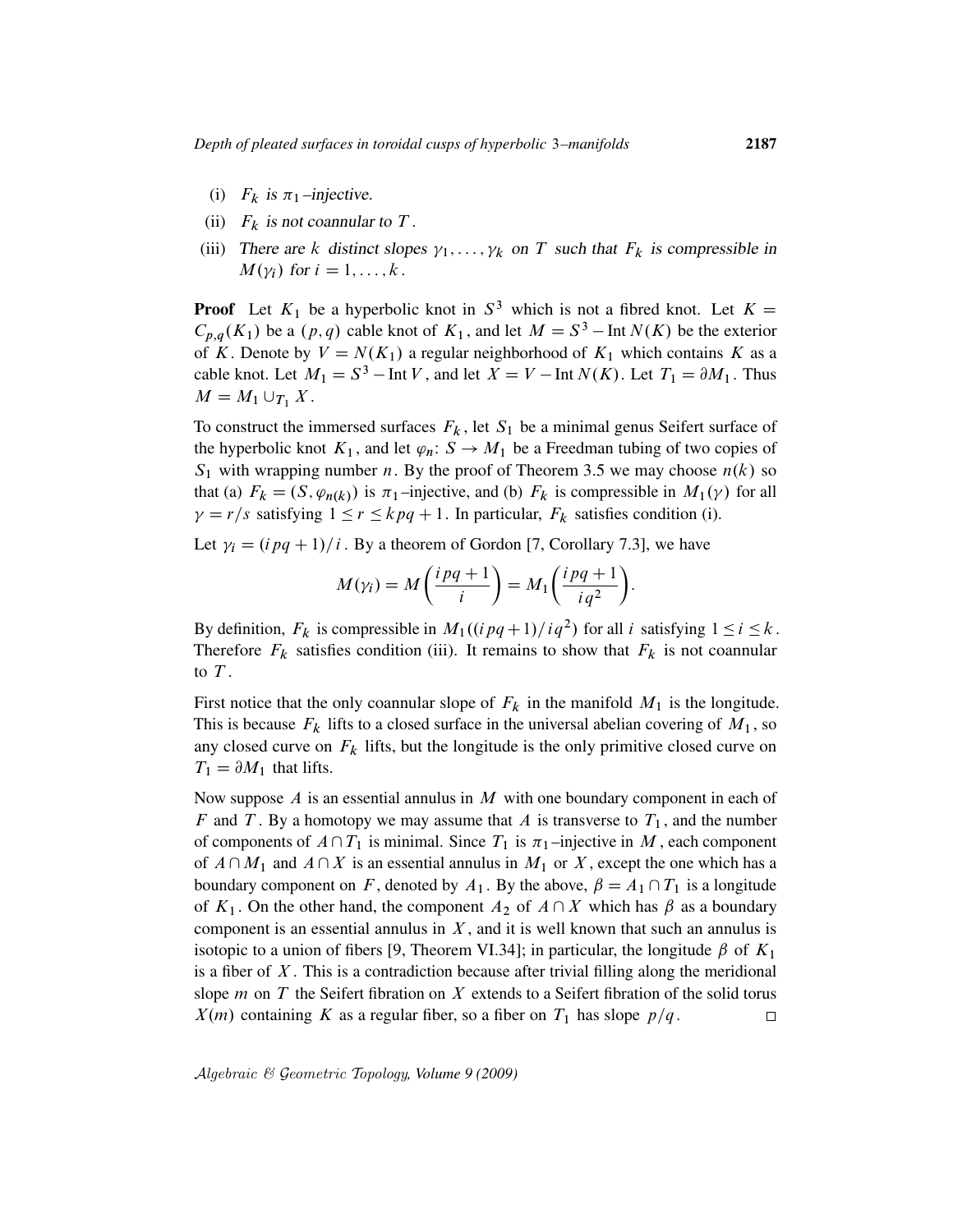#### References

- [1] I R Aitchison, J H Rubinstein, *Incompressible surfaces and the topology of* 3*– dimensional manifolds*, J. Austral. Math. Soc. Ser. A 55 (1993) 1–22 MR1231691
- [2] A Bart, *Surface groups in some surgered manifolds*, Topology 40 (2001) 197–211 MR1791272
- [3] S A Bleiler, C D Hodgson, *Spherical space forms and Dehn filling*, Topology 35 (1996) 809–833 MR1396779
- [4] D Cooper, D D Long, *Virtually Haken Dehn-filling*, J. Differential Geom. 52 (1999) 173–187 MR1743462
- [5] M Culler, C M Gordon, J Luecke, P B Shalen, *Dehn surgery on knots*, Ann. of Math. .2/ 125 (1987) 237–300 MR881270
- [6] B Freedman, M H Freedman, *Kneser–Haken finiteness for bounded* 3*–manifolds locally free groups, and cyclic covers*, Topology 37 (1998) 133–147 MR1480882
- [7] C M Gordon, *Dehn surgery and satellite knots*, Trans. Amer. Math. Soc. 275 (1983) 687–708 MR682725
- [8] M Gromov, W Thurston, *Pinching constants for hyperbolic manifolds*, Invent. Math. 89 (1987) 1–12 MR892185
- [9] W Jaco, *Lectures on three-manifold topology*, CBMS Regional Conference Series in Math. 43, Amer. Math. Soc. (1980) MR565450
- [10] C J Leininger, *Compressing totally geodesic surfaces*, Topology Appl. 118 (2002) 309–328 MR1874553
- [11] T Li, *Immersed essential surfaces in hyperbolic* 3*–manifolds*, Comm. Anal. Geom. 10 (2002) 275–290 MR1900752
- [12] J W Morgan, *On Thurston's uniformization theorem for three-dimensional manifolds*, from: "The Smith conjecture (New York, 1979)", (J W Morgan, H Bass, editors), Pure Appl. Math. 112, Academic Press, Orlando, FL (1984) 37–125 MR758464
- [13] D Rolfsen, *Knots and links*, Math. Lecture Series 7, Publish or Perish, Houston, TX (1990) MR1277811
- [14] W P Thurston, *The geometry and topology of three-manifolds*, Princeton Univ. Math. Dept. Lecture Notes (1979) Available at http://msri.org/publications/books/ gt3m/
- [15] W P Thurston, *Hyperbolic structures on* 3*–manifolds. I. Deformation of acylindrical manifolds*, Ann. of Math. (2) 124 (1986) 203-246 MR855294
- [16] Y Q Wu, *Essential laminations in surgered* 3*–manifolds*, Proc. Amer. Math. Soc. 115 (1992) 245–249 MR1104405
- [17] Y Q Wu, *Incompressibility of surfaces in surgered* 3*–manifolds*, Topology 31 (1992) 271–279 MR1167169